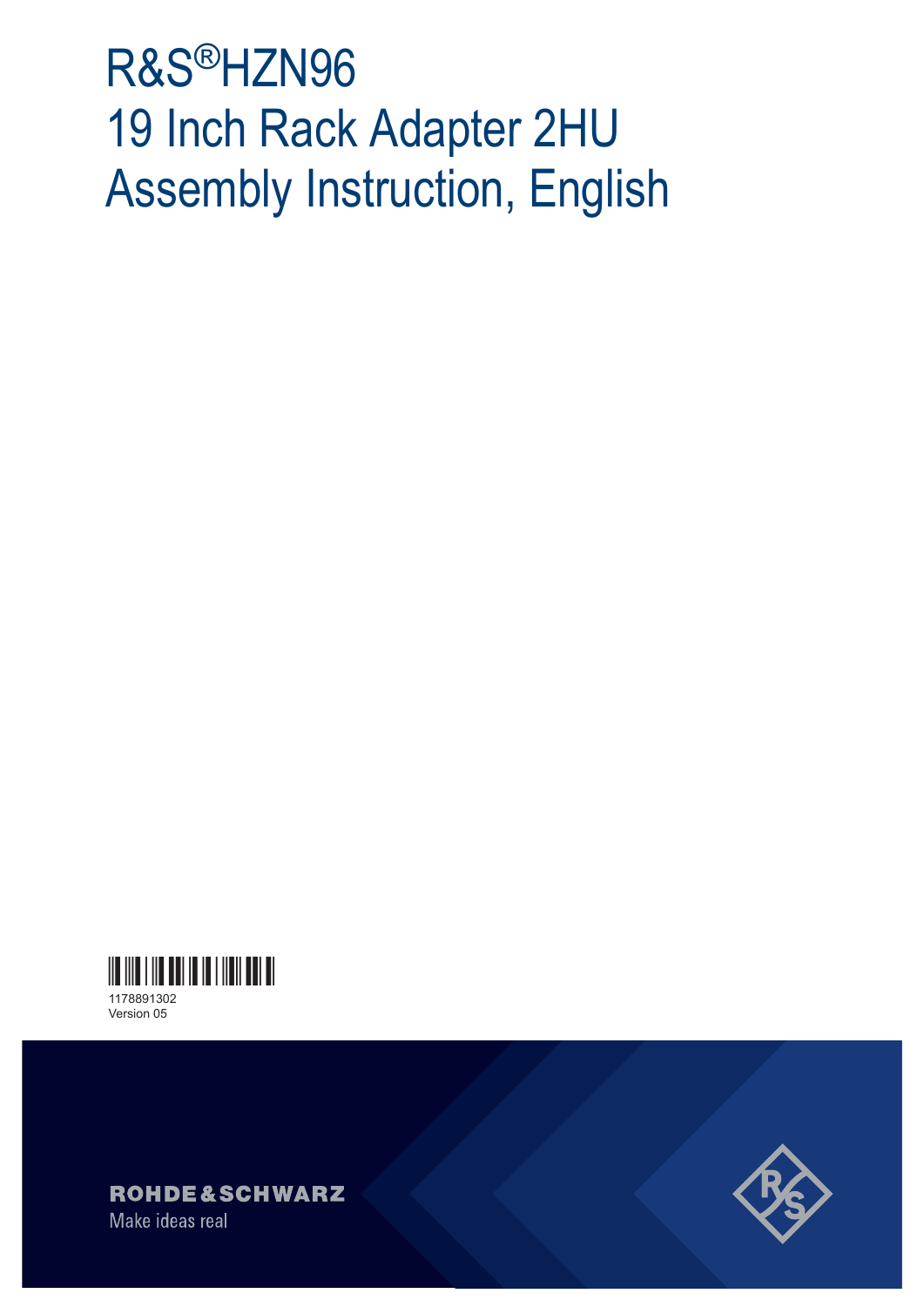The assembly instruction describes the installation of the R&S SMCV100B or instruments of the R&S NGx series in a 19 inches rack using the R&S HZN96 Rack adapter 2HU, (3638.7813.02). It is designed for installation of the following instruments and models:

- R&S<sup>®</sup>NGA101 One-channel 35V/6A power supply 40 W (5601.8002.02)
- R&S®NGA102 Two-channel 35V/6A power supply 80 W (5601.8002.04)
- R&S®NGA141 One-channel 100V/2A power supply 40 W (5601.8002.03)
- R&S®NGA142 Two-channel 100V/2A power supply 80 W (5601.8002.05)
- R&S®NGL201 Single-channel power supply (3638.3376.02)
- R&S®NGL202 Two-channel power supply (3638.3376.03)
- R&S®NGM201 Single-channel power supply (3638.4472.02)
- R&S®NGM202 Two-channel power supply (3638.4472.03)
- R&S<sup>®</sup>NGU201 Two-quadrant source measure unit (3639.3763.02)
- R&S<sup>®</sup>NGU401 Four-quadrant source measure unit (3639.3763.03)
- R&S®SMCV100B Vector signal generator (1432.7000.02)

© 2022 Rohde & Schwarz GmbH & Co. KG Muehldorfstr. 15, 81671 Muenchen, Germany Phone: +49 89 41 29 - 0 Email: [info@rohde-schwarz.com](mailto:info@rohde-schwarz.com) Internet: [www.rohde-schwarz.com](http://www.rohde-schwarz.com) Subject to change – data without tolerance limits is not binding. R&S® is a registered trademark of Rohde & Schwarz GmbH & Co. KG. Trade names are trademarks of the owners.

1178.8913.02 | Version 05 | R&S®HZN96

Throughout this manual, the products from Rohde & Schwarz are indicated without the ® symbol, e.g. R&S®HZN96 is indicated as R&S HZN96. The products intended for installation are referred to as instruments or units.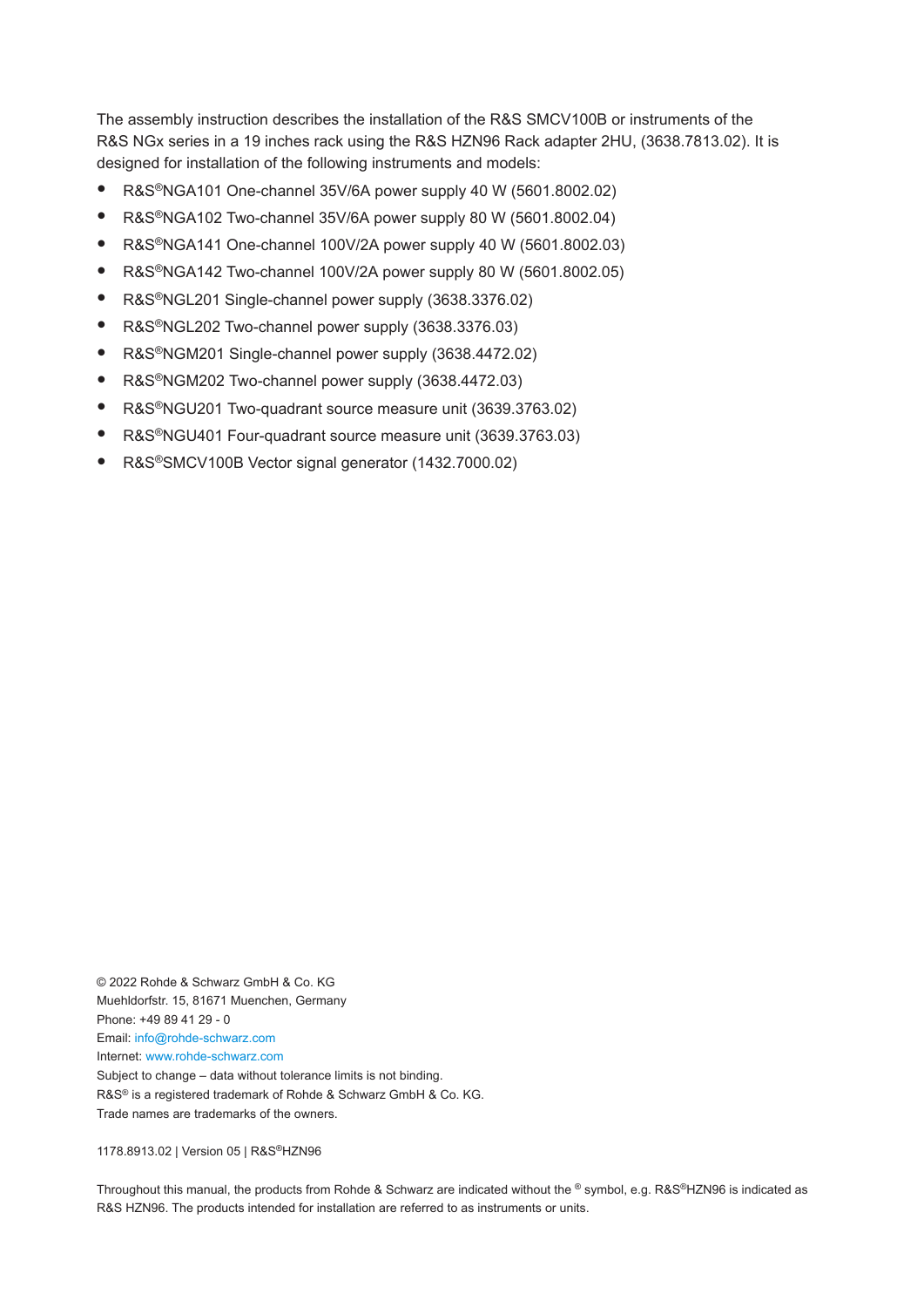### 1 Description

The R&S HZN96 Rack adapter 2HU is designed for installing the R&S SMCV100B Rack adapter 2HU or units of the R&S NGx series in 19 inches systems. The dimensions of the rackmount kits are designed according to the 19 inches standard DIN 60297-3-101.

There are different mounting options provided:

- Two units next to each other.
- One unit plus a blind cover (included).



#### **Notes on mounting instruments on top of each other in a rack**

Consider that in the R&S®NGAxxx series, the voltage selector for the mains on the underside protrudes slightly beyond the bottom panel. Therefore, it is not possible to mount the instruments directly on top of each other in the rack.

Keep a gap of at least 1HU. To close the gap in the rack, you can attach a blind cover, for example.

For the installation of the racks in 19 inches cabinets, rails must be used.

The R&S HZN96 Rack adapter 2HU is supplied without front handles. However, it can be retrofitted at any time with handles. Thus, you can define the look of the handles individually. You can use all standard handle bars with 55 mm spacing and M4 thread. Make sure, that the outer dimensions do not exceed 65 mm. For the assembly of the handles, use M4x10 countersunk screws.

Suitable examples:

- Ganter handle GN 425.6-8-55-EL (available from Ganter)
- Rohde AG handle series ST, ST 08.055.22 (available from Ettinger, .....)

The R&S HZN96 Rack adapter 2HU is supplied with the blind cover fitted and the lid closed. All necessary screws for mounting are included.

Shipping of instruments built into the rack is not permitted.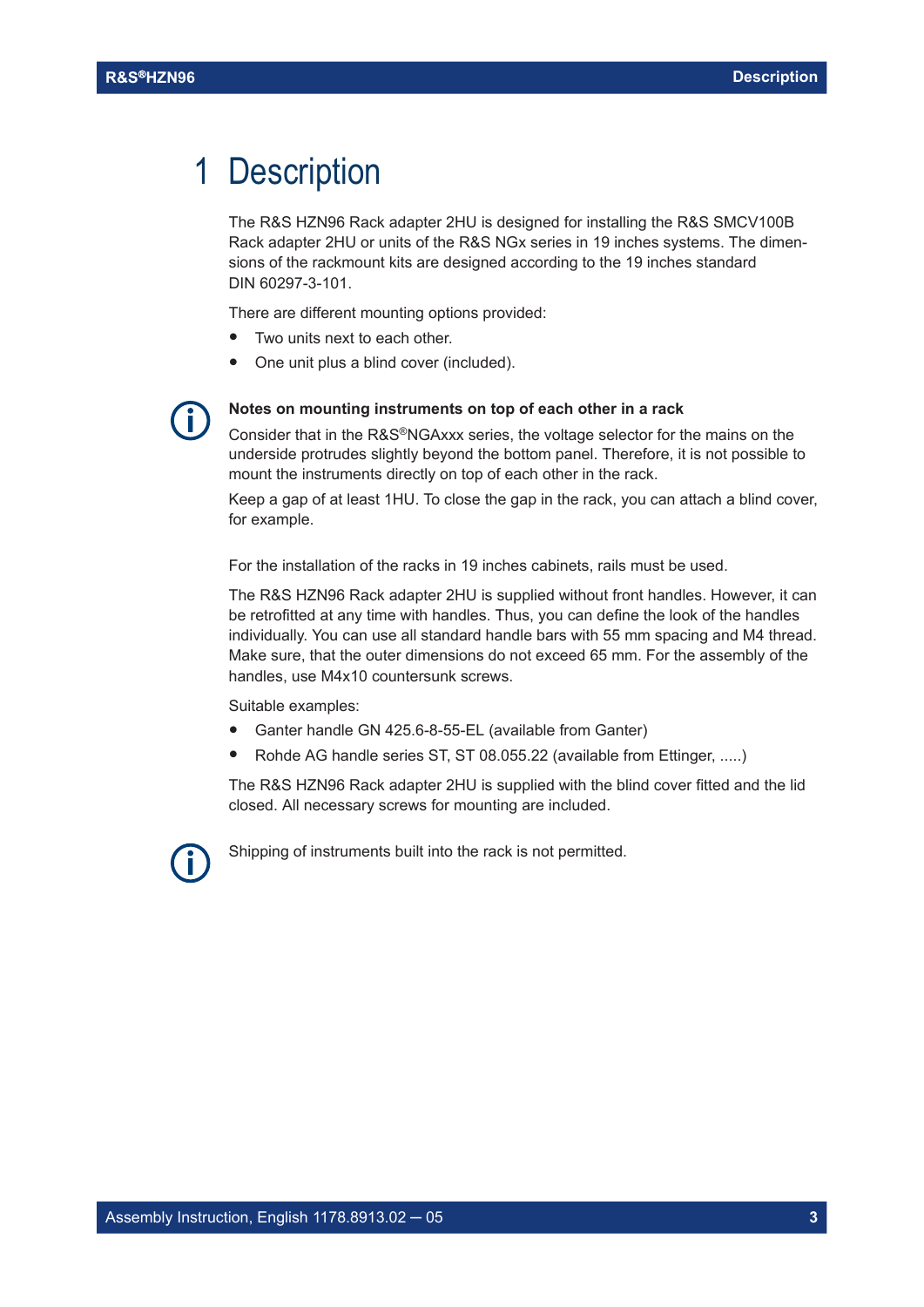### 2 Prepare the Instrument for Installation

#### **Removing the appliance feet**

Before a unit can be installed in the rack, the appliance feet must be removed.

1. Remove the screws on the bottom.



*Figure 2-1: Removing the feet at the bottom*

2. Remove the feet.

**Tip:** Keep feet with screws well, if the instrument is to be operated again as a tabletop unit.

#### **Removing the rear panel frame (R&S SMCV100B only)**

When installing an R&S SMCV100B unit, also remove the frame at the rear panel:

1. Remove the fixing screws of the frame.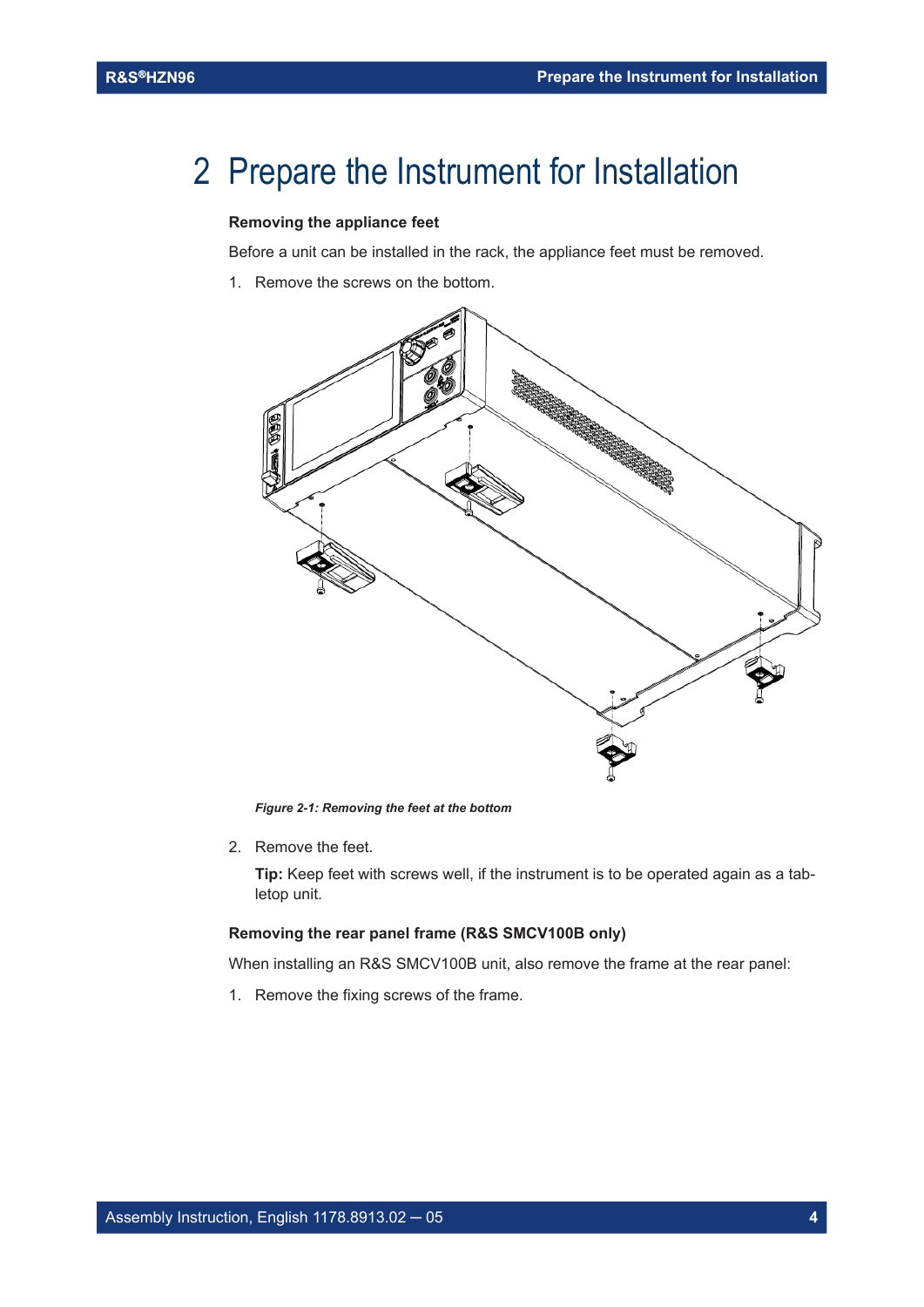

*Figure 2-2: Removing the rear panel frame of the R&S SMCV100B*

- 2. Remove the frame.
- 3. Replace the screws and tighten them.

**Tip:** Keep rear panel frame well, if the instrument is to be operated again as a tabletop unit.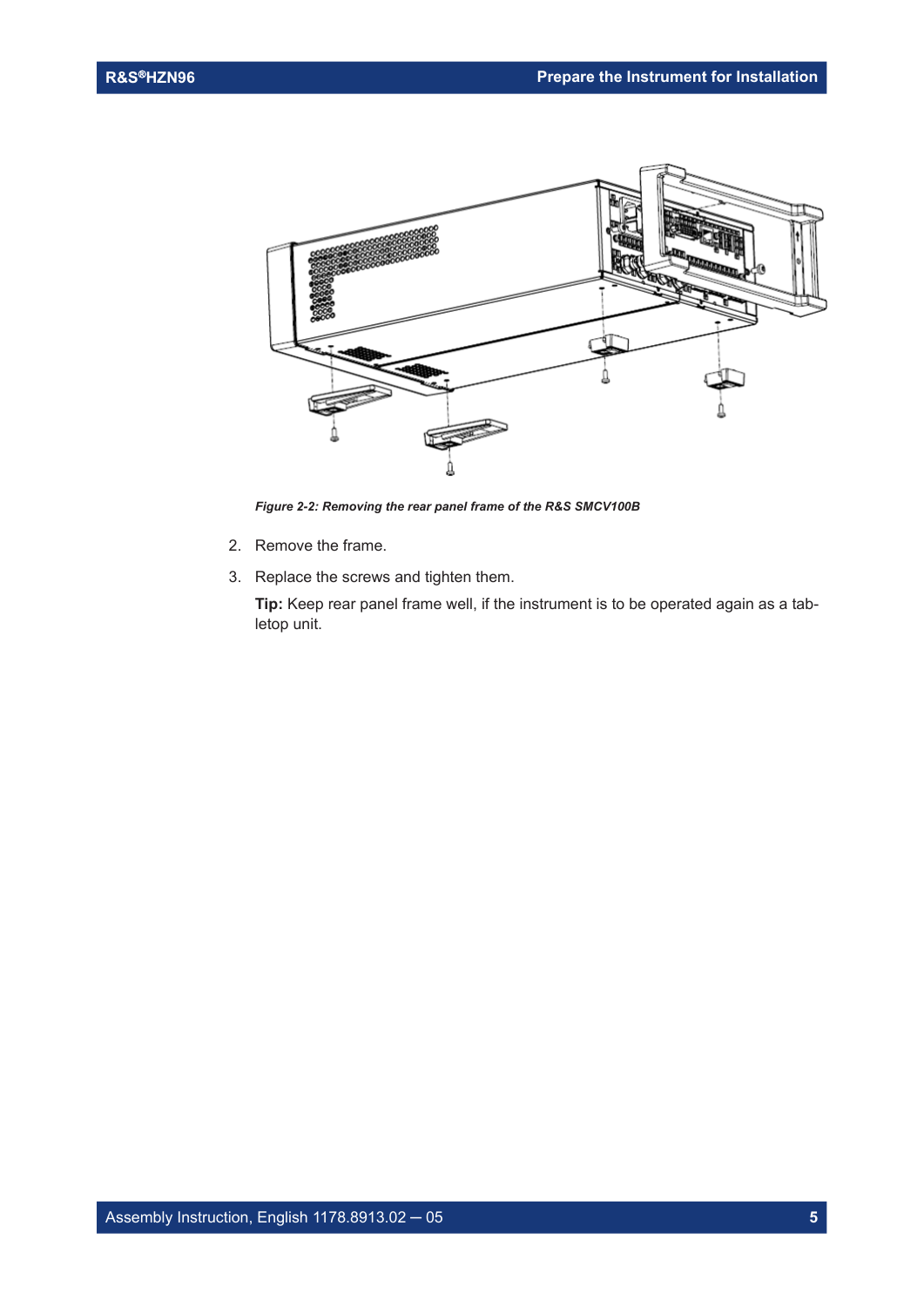## 3 Install the Instrument in the 19 Inches Rack

### **NOTICE**

#### **Risk of instrument damage due to insufficient airflow in a rack**

If the instrument is run with insufficient airflow for a longer period, the instrument overheats, which can disturb the operation or cause the instrument to shut down.

To avoid overheating, make sure that the air can circulate through the instruments. Reserve enough space on the outsides (at least 10 cm) to ensure sufficient cooling.



#### *Figure 3-1: Assembly drawing*

- 1 = R&S HZN96 subrack, lower part
- 2 = R&S HZN96 subrack, cover
- $3 = R & S$  HZN96 subrack, blind cover<sup>\*)</sup>
- 4 = Screw ISO 7046H counter-sunk M3x4 A4 TX10

To install the instrument:

1. Remove the preassembled cover (2) from the rack.